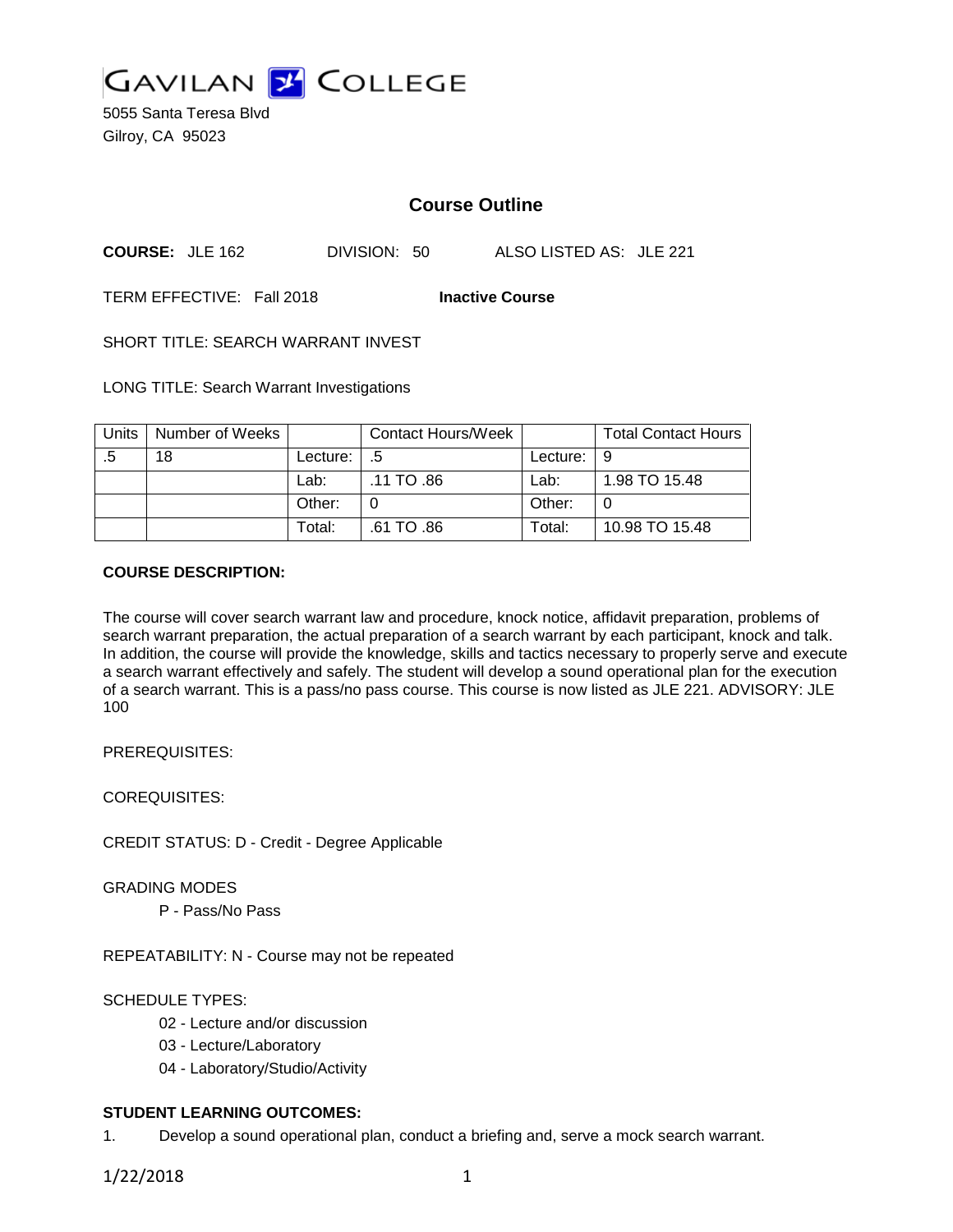Measure: Written assignment, skills demonstration PLO<sup>.</sup> ILO: 1,2,3 GE-LO: Year assessed or anticipated year of assessment: 2015

2. Complete the search warrant forms relating to an investigation. Measure: Written assignment PLO:

ILO: 2, 3

GE-LO:

Year assessed or anticipated year of assessment: 2015

3. Analyze and evaluate issues associated with the development of a search warrant and affidavit. Measure: class exercise

PLO:

ILO: 2,3

GE-LO:

Year assessed or anticipated year of assessment: 2015

4. Prepare and apply a mock search warrant effectively and safely.

Measure: Scenario PLO: ILO: 1,2,3,7 GE-LO: Year assessed or anticipated year of assessment: 2015

5. List and review all safety procedures and techniques/information needed to procure and serve a search warrant Measure: written and skills exam PLO: ILO: 2,3,7 GE-LO: Year assessed or anticipated year of assessment: 2015

CONTENT, STUDENT PERFORMANCE OBJECTIVES, OUT-OF-CLASS ASSIGNMENTS

Inactive course: 10/23/2017

This course is now listed as JLE 221.

Introduction to a Search Warrant

Students will review a police report or sample investigation and complete the Search Warrant forms relating to the investigation.

- I. Introduction and Overview of Search and Seizure Law
	- A. The Fourth Amendment
	- B. Standard of Review
	- C. Review of Warrantless Search & Seizures
	- D. Practical Application- Q & A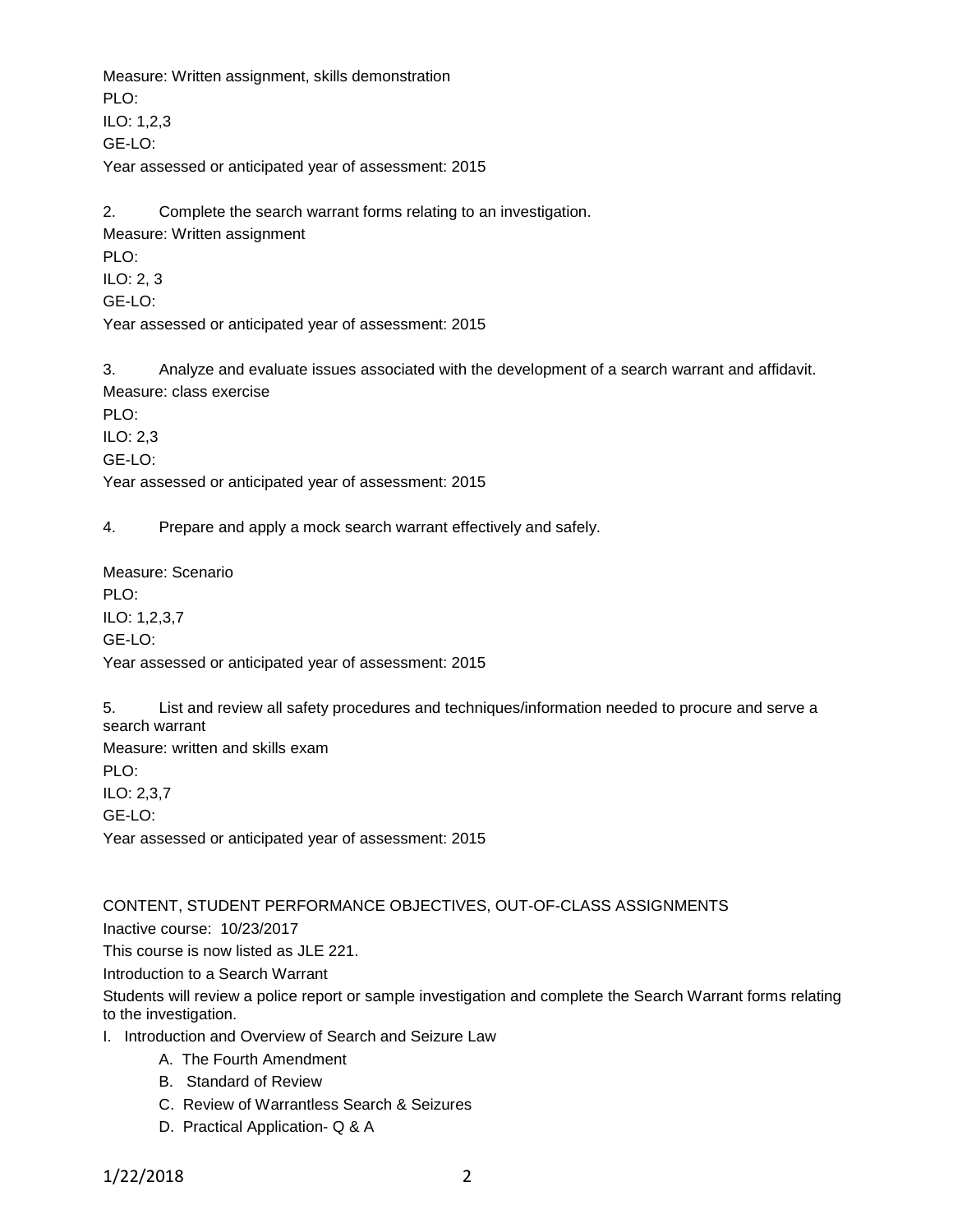- II. Search Warrant & Affidavit: Definitions
- A. Search Warrant
- a. Search Warrant contents and forms
- B. Statutory Grounds for Issuance- 1524(a) PC
- C. Magistrates Defined- 808 PC
- a. Magistrate's Jurisdiction
- D. Affidavit in Support of Search Warrant
- a. Affidavit content and forms
- E. Preference given to Search Warrants
- F. US Supreme Court Cases Governing Search Warrants
- a. Illinois v. Gates
- b. United States v. Leon
- c. Franks v. Delaware
- G. Advantages and Versatility of Search Warrants
- H. Exceptions to a Search Warrant
- a. Persons
- b. Vehicles
- c. Premises
- d. Abandonment
- I. Steagald Warrant
- III. Describing the Places, Vehicles & Persons to be searched
- A. Reasonable Particularity Standard
- B. Number of Locations
- C. Photographs and Diagrams
- a. Special Hiding Places
- D. Searches of other Places
- a. Newsroom
- b. Offices of Attorneys, Doctors, Psychotherapists & Clergymen
- c. Crime Scenes
- IV. Describing the Property to be seized
- A. Reasonable Particularity Standard & Justification for each item requested
- a. Dominion and control evidence
- b. Items not listed on the Search Warrant
- V. Statement of Probable Cause
	- A. Gates Decision- Veracity, Basis of Knowledge & Reliability
	- B. Affidavit Format
	- C. Corroboration of Information contained in Affidavit
		- a. Stale Information
		- b. Predicted or Anticipatory Information
		- c. Police Reports and Official Channels

Practical Exercise I: Students will review a police report (supplied by the student) or Sample Investigation (provided by the instructor). The student will then complete the Search Warrant forms relating to the investigation.

VI. Informants: Classification and Protection

Students will role play in search warrant mock court proceedings.

- A. Classification of Informants
	- a. Untested Informants
	- b. Tested Informants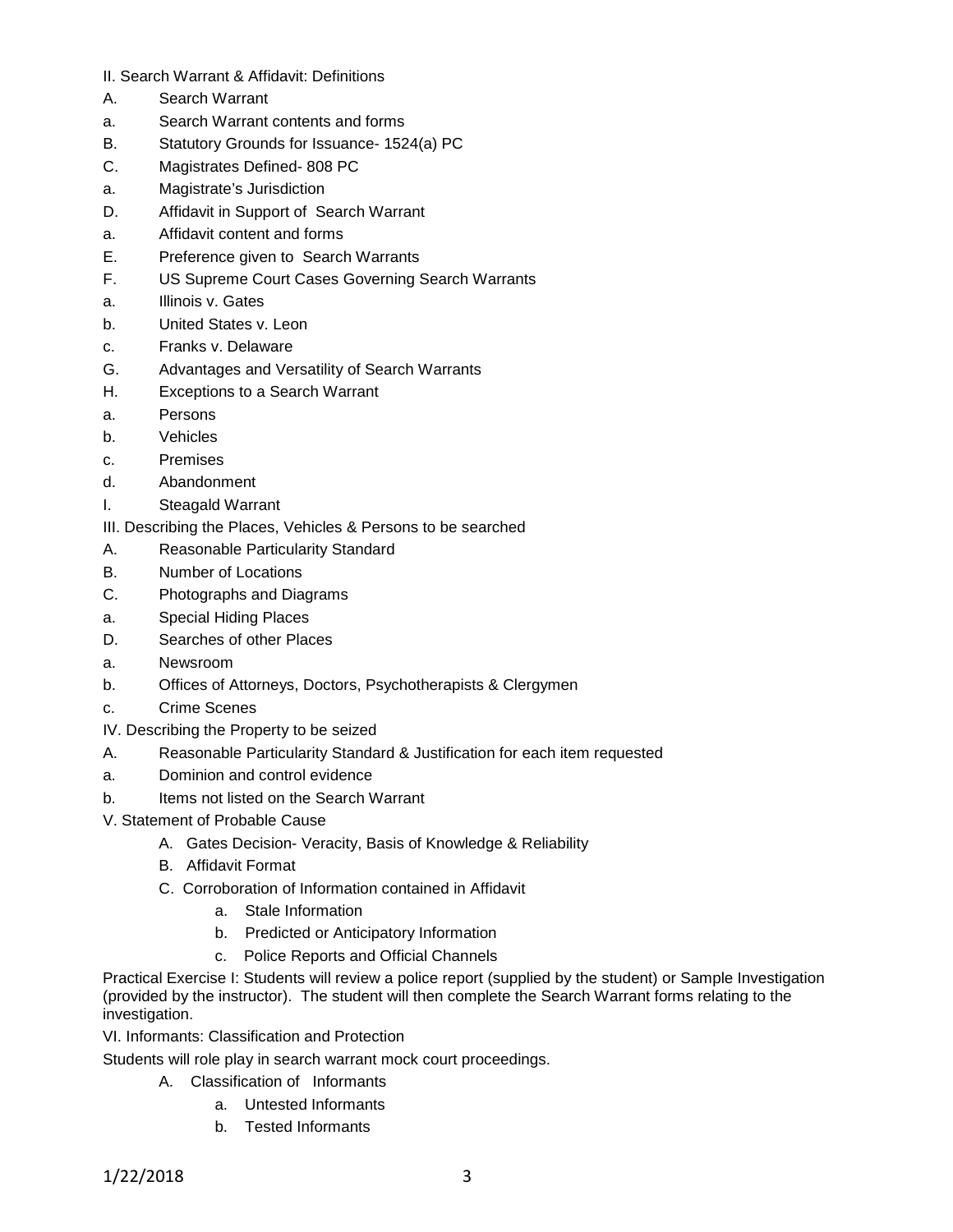- c. Citizen Informants
- d. Inherently Reliable Informants
- e. Criminal Transaction/Statements Against Penal Interest
- f. Skelton Hearing
	- B. Evidence Code 1040-1042
	- C. Informant Disclosure / Materiality
		- a. Reducing the Likelihood of Disclosure
		- b. Compliance with Disclosure
		- c. Crime stopper Informants
		- d. Surveillance Point Disclosure
	- D. Luttenberger Motions
	- E. Court Proceedings for Informant Disclosure
- VII. Court Proceedings in Search Warrant Cases
- A. Proposition 8
- B. 1538.5 Motions
- a. Single Hearing
- b. Standing
- c. Abandonment
- C. Motion to Quash and/or Traverse a Search Warrant
- a. Four ways to lose Evidence seized pursuant to a Search Warrant
- D. **Illegally Obtained Information**
- E. "Good Faith Exception"
- a. Technical Mistakes
- F. Sealing Affidavits
- VIII. Nighttime Searches
- A. Magistrates Approval after 10:00PM and before 7:00AM
- B. Statement of "Good Cause"
- Officer Safety and Operational Planning

Students will review all safety procedures and techniques/information needed to procure and serve a search warrant.

- IX. Mechanics of Search Warrant Preparation
- A. Compilation of Information
- B. Present Search Warrant to Magistrate
- C. Copies of Search Warrant
- D. Return of the Search Warrant

X. Oral Affidavits, Telephonic, Email & Facsimile Search Warrants

- A. Special Procedures
- XI. Service of the Search Warrant
- A. Time Limit for Execution
- B. "Freezing" a Location
- C. 1531 PC "Knock & Notice"
- D. Detaining / Searching Occupants & Visitors
- E. Reading / Seizing Documents
- F. Safes & Locked Containers
- G. Answering Telephones
- H. Currency Seized as Evidence
- I. Inventory of Property Seized
- J. Releasing Property Seized Pursuant to a Search Warrant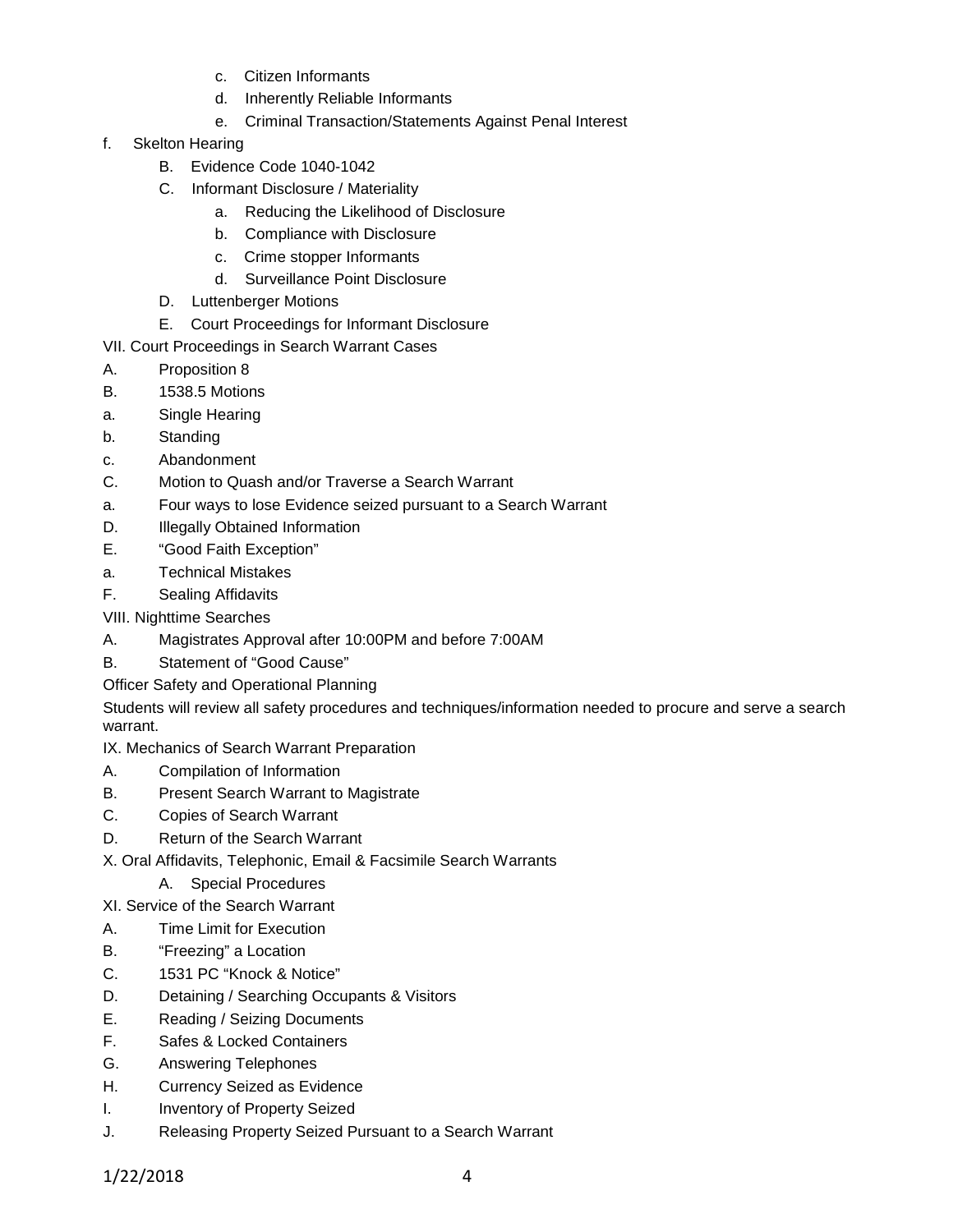Practical Exercise II: Students will review a police report (supplied by the student) or Sample Investigation (provided by the instructor). The student will then complete an Affidavit in Support of a Search Warrant.

### **METHODS OF INSTRUCTION:**

Lecture, discussion and demonstration will serve as the medium of instruction. Individual guidance will be provided as required.

### **METHODS OF EVALUATION:**

CATEGORY 1 - The types of writing assignments required: Percent range of total grade: 0 %

If this is a degree applicable course, but substantial writing assignments are not appropriate, indicate reason: Course primarily involves skill demonstration or problem solving CATEGORY 2 -The problem-solving assignments required: Percent range of total grade: 0 % CATEGORY 3 -The types of skill demonstrations required: Percent range of total grade: 60 % to 75 % Class Performance/s Field Work Performance Exams CATEGORY 4 - The types of objective examinations used in the course: Percent range of total grade: 0 % CATEGORY 5 - Any other methods of evaluation: Percent range of total grade: 25 % to 35 %

Proper preparation/execution of a warrant

#### **REPRESENTATIVE TEXTBOOKS:**

Instructor Handouts Reading level of text, Grade: 12Verified by: Doug Achterman

## **ARTICULATION and CERTIFICATE INFORMATION**

Associate Degree: CSU GE: IGETC: CSU TRANSFER: Transferable CSU, effective 200730 UC TRANSFER: Not Transferable

SUPPLEMENTAL DATA: Basic Skills: N Classification: Y Noncredit Category: Y Cooperative Education: